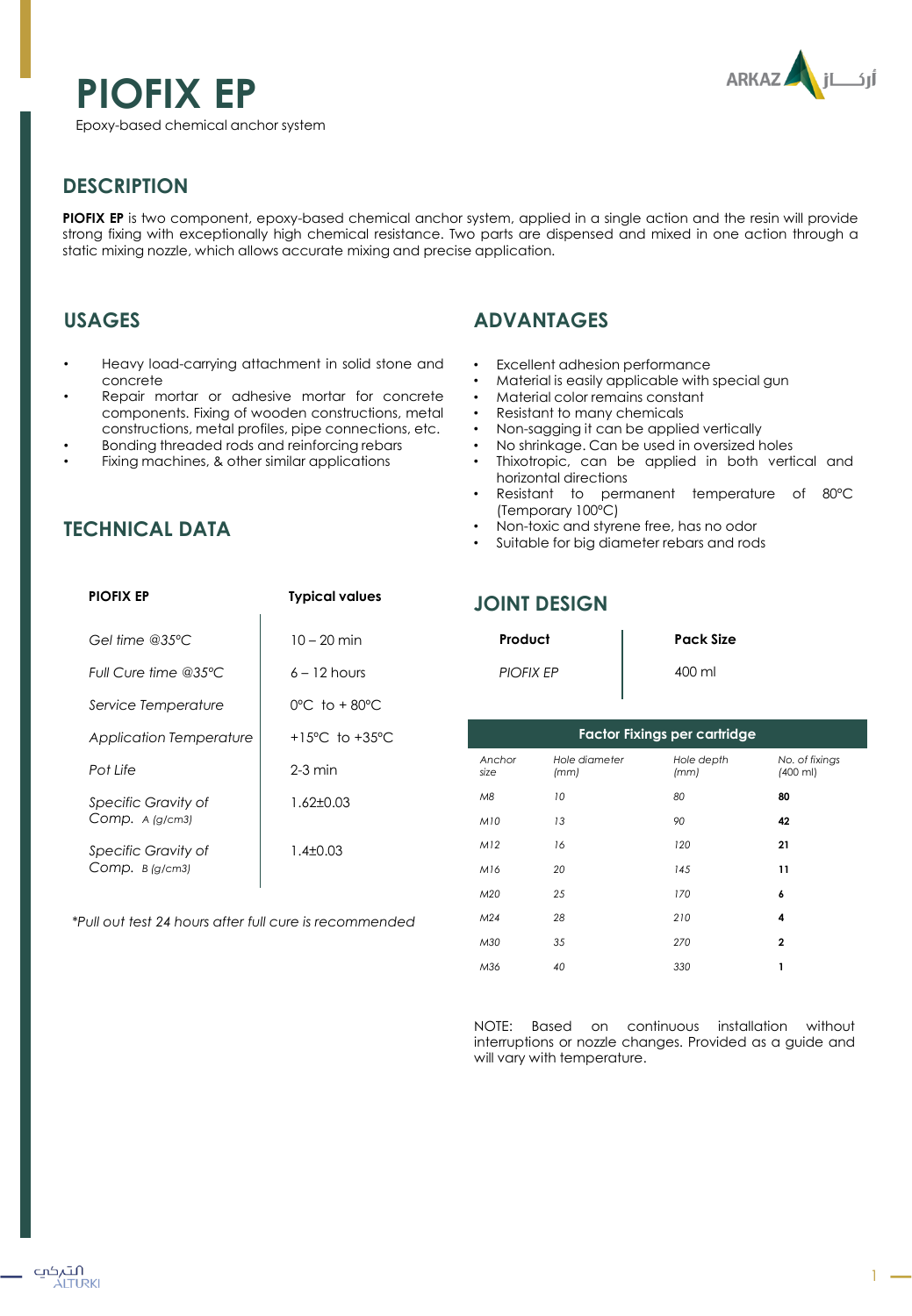

## **USAGE INSTRUCTIONS**

#### *1. Surface preparation*

- Drill a hole suitable to the diameter of the anchoring rod or the object required anchor (by using driller)
- Clean the hole from dust using air blower
- Use twisted wire brush to remove the remaining loose particles and dust
- Blow air using air blower again to ensure a dust free hole
- Anchor/rod to be fixed must be oil-free & clean

#### *2. Application*

- Remove the cap of the cartridge and cut the foil, rotate the static mixer on the top of cartridge to fix it, then place the product in a standard cartridge gun.
- Dispense first 10 ml or so waste until mix is homogenous in the nozzle.
- The product is to be injected starting from the interior depth of the hole.
- Place the anchoring rod then fasten it by rotation
- Wipe away excess materials
- Do not touch studs or anchor until mixture has gelled and do not load the anchor until curing is complete

#### *3. Curing*

**PIOFIX EP** Product curing must complete before opening the installed objects for service.

#### **EPOXY-BASED ANCHORING SYSTEM**

| Solid Substrate Rebar Installation Details |     |                                          |                          |                                  |                        |                                 |            |     |  |
|--------------------------------------------|-----|------------------------------------------|--------------------------|----------------------------------|------------------------|---------------------------------|------------|-----|--|
| Pressure                                   |     | <b>Destroy Haul Strength</b><br>(Kgf/KN) |                          | Safety Haul Strength<br>(Kgf/KN) |                        | <b>Working Standard</b><br>(mm) |            |     |  |
| Concrete Strength                          |     | 4,000 psi                                | $280$ kg/cm <sup>2</sup> | 4,000 psi                        | 280 kg/cm <sup>2</sup> | <b>Hole Diameter</b>            | Hole Depth |     |  |
|                                            | #3  | $\phi$ 10                                | 3,607                    | 36.4                             | 1,202                  | 12.1                            | 13         | 90  |  |
|                                            | #4  | $\phi$ 12                                | 6,409                    | 64.7                             | 2,136                  | 21.6                            | 16         | 125 |  |
|                                            | #5  | $\phi$ 16                                | 9,695                    | 97.9                             | 3,232                  | 32.6                            | 20         | 145 |  |
|                                            | #6  | $\phi$ 20                                | 13,655                   | 137.9                            | 4,552                  | 46.0                            | 25         | 170 |  |
| Rebar No.                                  | #7  | $\phi$ 22                                | 18,672                   | 188.6                            | 6,224                  | 62.9                            | 28         | 200 |  |
|                                            | #8  | $\phi$ 25                                | 24,032                   | 242.7                            | 8,011                  | 80.9                            | 32         | 225 |  |
|                                            | #9  | $\phi$ 28                                | 27,364                   | 276.4                            | 9.121                  | 92.1                            | 37         | 260 |  |
|                                            | #10 | $\phi$ 32                                | 31,730                   | 320.5                            | 10,577                 | 106.8                           | 40         | 290 |  |
|                                            | #11 | $\phi$ 36                                | 35,843                   | 362.1                            | 11,948                 | 120.7                           | 42         | 320 |  |

Remarks: 1. Concrete strength fc': 280 kg/cm² (4,000 psi)

2. Rebar strength: #3 - #5 fy: 2,800kgf/cm²; #6 - #11 fy: 4,200 kgf/cm²

#### **PACKAGING**

400 ml component A & B.

#### **HEALTH & SAFETY**

**PIOFIX EP** should be applied in a ventilated-place, avoid contact with skin and eyes, do not breath vapor and do not smoke while using the product.

For information and advice on disposal of chemical products, users shall refer to the most recent material safety data sheet; safety-related data.

#### **STORAGE & SHELF LIFE**

Store the product in air-conditioned places away from direct sunlight & extreme humidity.

The shelf life is 18 months at temperatures between +5ºC and +25ºC, product properties below 5ºC and above 25ºC is adversely affected.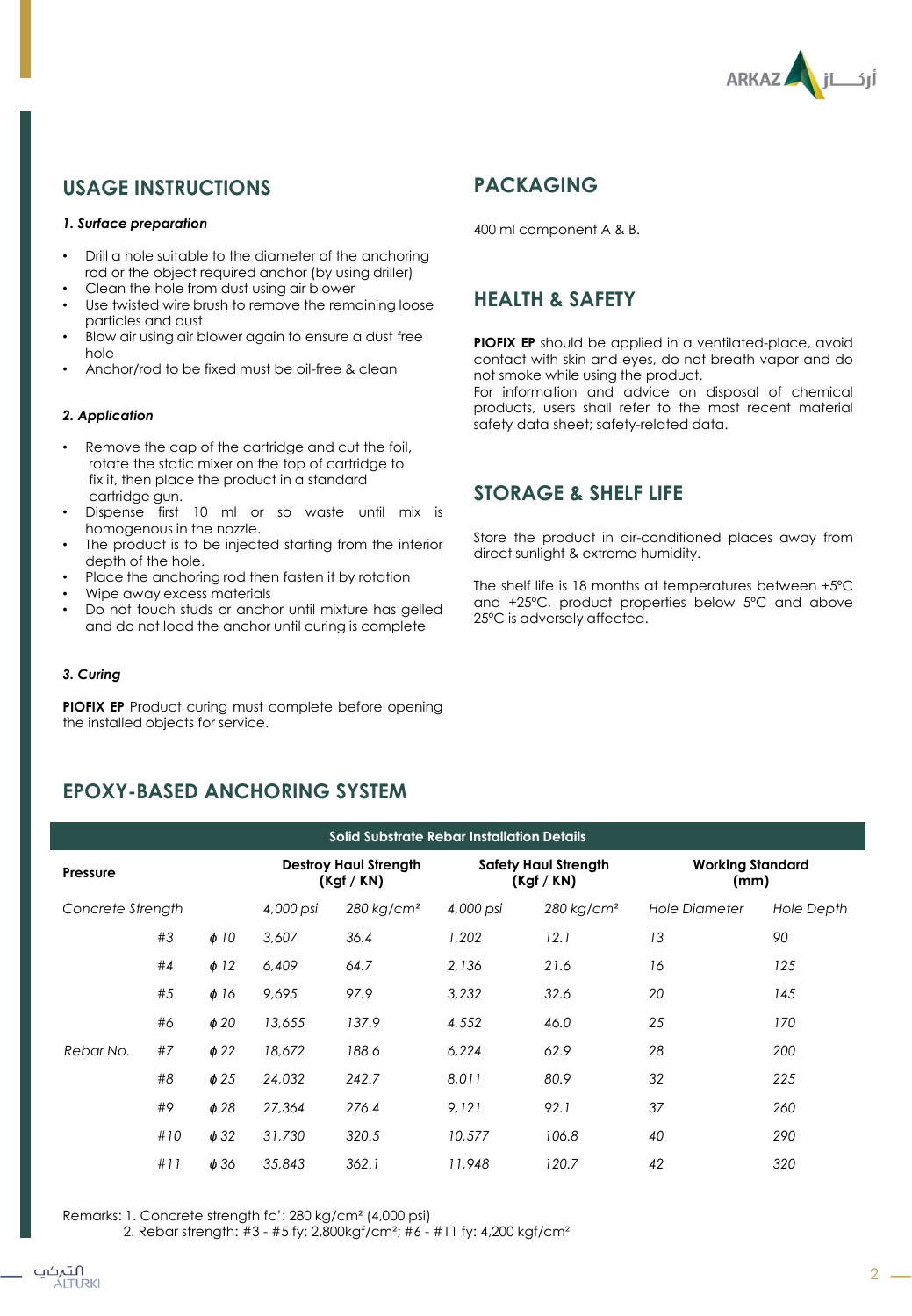

# **REBAR EDGE DISTANCES & TESTING**

ı

| <b>Edge Distance Reduction Factor</b> |       |                              |          |      |       |      |      |        |      |
|---------------------------------------|-------|------------------------------|----------|------|-------|------|------|--------|------|
| Tensile load (Max loads - kN)         |       |                              |          |      |       |      |      |        |      |
|                                       | Rebar |                              |          |      |       |      |      |        |      |
| Edge Distance mm                      |       | Concrete 4000 psi / 27.5 mpa |          |      |       |      |      |        |      |
|                                       | #3    | #4                           | $\#5$    | #6   | $\#7$ | #8   | #9   | $\#10$ | #11  |
| 40                                    | 0.65  |                              |          |      |       |      |      |        |      |
| 50                                    | 0.66  | 0.62                         |          |      |       |      |      |        |      |
| 60                                    | 0.69  | 0.66                         | 0.64     |      |       |      |      |        |      |
| 70                                    | 0.72  | 0.69                         | 0.65     |      |       |      |      |        |      |
| 80                                    | 0.75  | 0.71                         | 0.67     | 0.64 |       |      |      |        |      |
| 90                                    | 0.78  | 0.74                         | 0.69     | 0.65 |       |      |      |        |      |
| 100                                   | 0.81  | 0.76                         | 0.71     | 0.66 | 0.64  |      |      |        |      |
| 125                                   | 0.88  | 0.82                         | 0.76     | 0.70 | 0.67  | 0.64 |      |        |      |
| 150                                   | 0.95  | 0.89                         | 0.81     | 0.74 | 0.70  | 0.66 | 0.64 |        |      |
| 160                                   | 1.00  | 0.91                         | 0.83     | 0.75 | 0.72  | 0.67 | 0.65 | 0.65   |      |
| 175                                   |       | 0.95                         | 0.86     | 0.77 | 0.73  | 0.69 | 0.66 | 0.66   | 0.65 |
| 225                                   |       | 1.00                         | 0.91     | 0.81 | 0.79  | 0.75 | 0.72 | 0.69   | 0.67 |
| 240                                   |       |                              | 0.96     | 0.85 | 0.81  | 0.76 | 0.73 | 0.72   | 0.68 |
| 250                                   |       |                              | $1.00\,$ | 0.87 | 0.83  | 0.77 | 0.74 | 0.73   | 0.69 |
| 275                                   |       |                              |          | 0.88 | 0.85  | 0.78 | 0.76 | 0.74   | 0.71 |
| 280                                   |       |                              |          | 0.92 | 0.85  | 0.79 | 0.76 | 0.75   | 0.73 |
| 300                                   |       |                              |          | 0.94 | 0.89  | 0.82 | 0.79 | 0.77   | 0.75 |
| 320                                   |       |                              |          | 1.00 | 0.91  | 0.84 | 0.81 | 0.79   | 0.77 |
| 350                                   |       |                              |          |      | 0.95  | 0.87 | 0.84 | 0.82   | 0.79 |
| 400                                   |       |                              |          |      | 1.00  | 0.93 | 0.89 | 0.83   | 0.82 |
| 440                                   |       |                              |          |      |       | 0.97 | 0.93 | 0.85   | 0.84 |
| 480                                   |       |                              |          |      |       | 1.00 | 0.95 | 0.91   | 0.86 |
| 500                                   |       |                              |          |      |       |      | 0.97 | 0.95   | 0.91 |
| 525                                   |       |                              |          |      |       |      | 1.00 | 0.97   | 0.94 |
| 550                                   |       |                              |          |      |       |      |      | 1.00   | 0.97 |
| 570                                   |       |                              |          |      |       |      |      |        | 1.00 |

All coverage given values are theoretical and subject to actual site conditions. We recommend trial areas are done to establish practical values.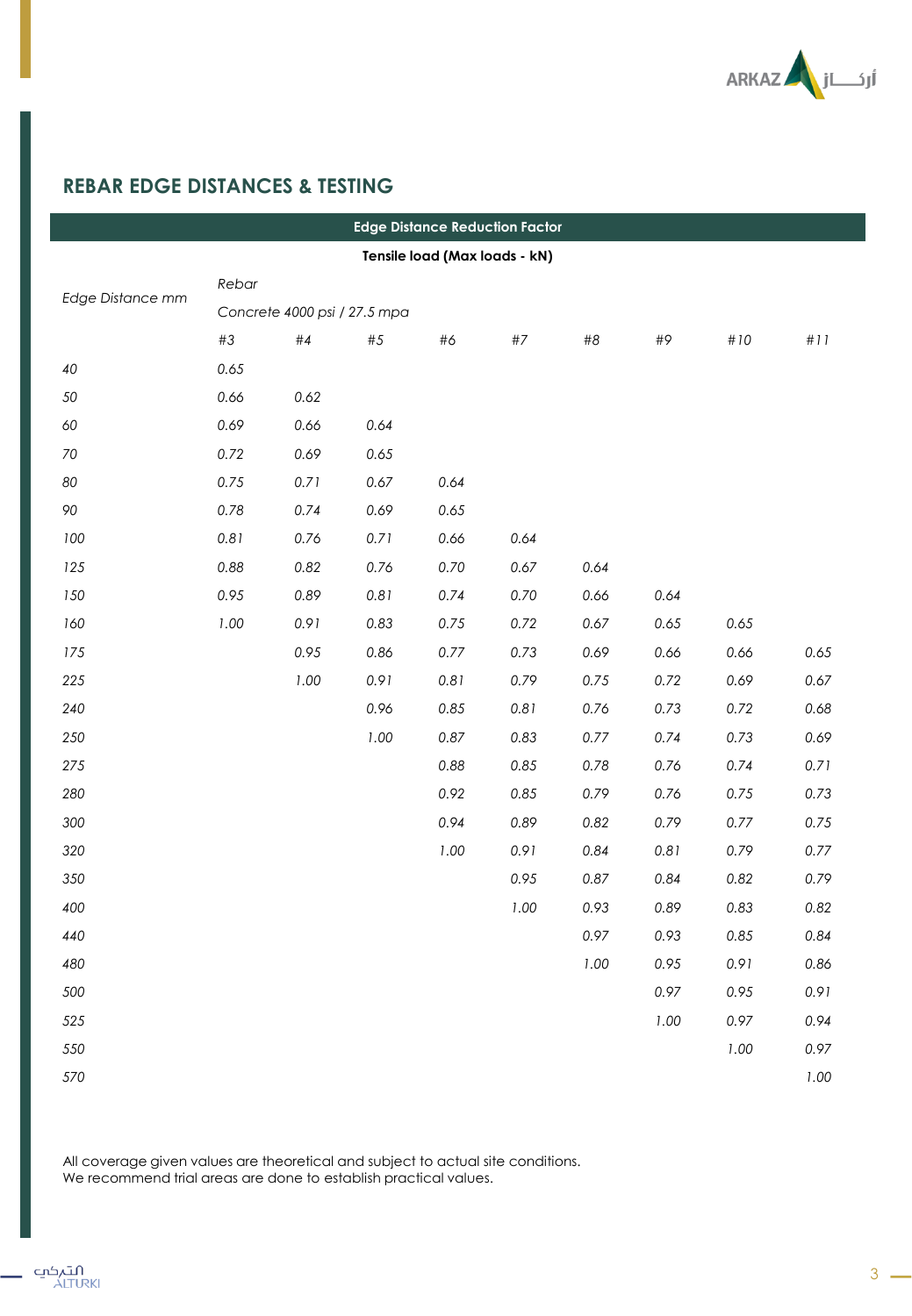

## **EPOXY BASED ANCHORING SYSTEM**

|                   | <b>Solid Substrate Thread Rod Installation Details</b> |                                          |                           |                                         |                           |                                 |                  |                   |  |  |  |
|-------------------|--------------------------------------------------------|------------------------------------------|---------------------------|-----------------------------------------|---------------------------|---------------------------------|------------------|-------------------|--|--|--|
| Pressure          |                                                        | <b>Destroy Haul Strength</b><br>(Kgf/KN) |                           | <b>Safety Haul Strength</b><br>(Kgf/KN) |                           | <b>Working Standard</b><br>(mm) |                  |                   |  |  |  |
| Concrete Strength |                                                        | 4,000 psi                                | 280<br>kg/cm <sup>2</sup> | 4,000 psi                               | 280<br>kg/cm <sup>2</sup> | Edge<br>Spacing<br>(cm)         | Hole<br>Diameter | <b>Hole Depth</b> |  |  |  |
|                   | M8                                                     | 2.338                                    | 23.6                      | 779                                     | 7.9                       | 5                               | 10               | 80                |  |  |  |
|                   | M10                                                    | 3,133                                    | 31.6                      | 1,044                                   | 10.5                      | 6                               | 12               | 90                |  |  |  |
|                   | M12                                                    | 4,495                                    | 45.4                      | 1,498                                   | 15.1                      | $\overline{7}$                  | 14               | 110               |  |  |  |
| <b>Thread</b>     | M16                                                    | 6.595                                    | 66.6                      | 2,198                                   | 22.2                      | $\overline{7}$                  | 18               | 125               |  |  |  |
| Rod No.           | M20                                                    | 11,958                                   | 120.8                     | 3,986                                   | 40.3                      | 9                               | 24               | 170               |  |  |  |
|                   | M <sub>24</sub>                                        | 17,352                                   | 175.3                     | 5,784                                   | 58.4                      | 13                              | 28               | 210               |  |  |  |
|                   | M30                                                    | 28,473                                   | 287.6                     | 9.491                                   | 95.9                      | 16                              | 35               | 270               |  |  |  |
|                   | M36                                                    | 39,170                                   | 395.7                     | 13,056                                  | 131.9                     | 19                              | 40               | 330               |  |  |  |

Remarks: 1. Concrete strength fc': 280 kg/cm² (4,000 psi)

2. Rebar strength: #3 - #5 fy: 2,800kgf/cm²; #6 - #11 fy: 4,200 kgf/cm²